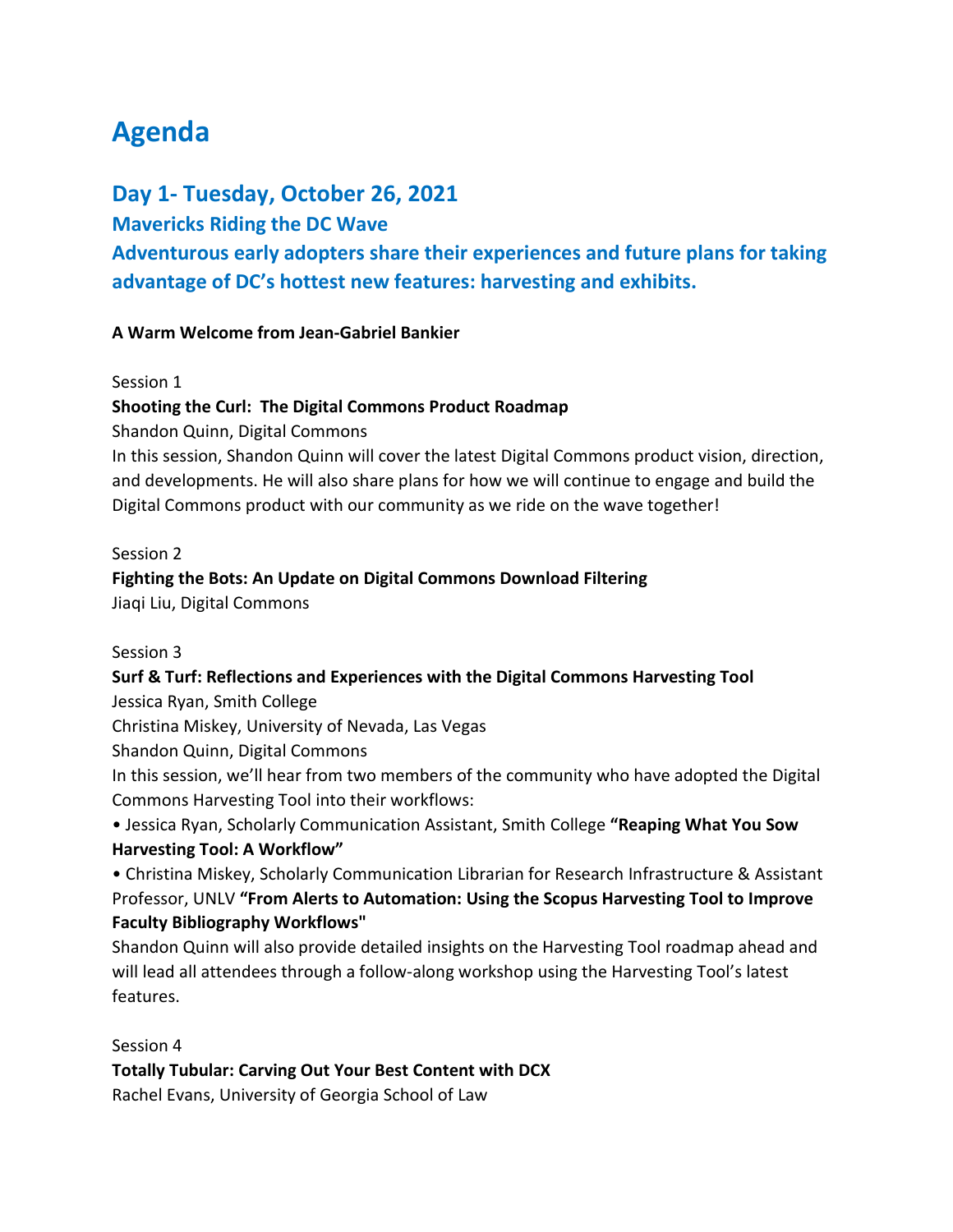Michael Biondo, South Dakota State University Ann Connolly, Digital Commons

When waves of content are crashing on your IR shore, how do you make sure your visitors can surf the raddest? The recently released Digital Commons Exhibit solution helps you carve out your coolest, so your audience doesn't have to look too hard for the best set.

In this session, Rachel Evans, Metadata Services and Special Collections Librarian at University of Georgia School of Law, and Michael Biondo, Electronic Resources and Scholarly Communications Librarian at South Dakota State University, will share how they've used Digital Commons Exhibits to highlight different collections for a variety of stakeholders. From special collections to grant-funded projects, they'll cover some of the most compelling use cases for DCX.

Ann Connolly will also provide a scan of the DCX horizon to share what's next and provide a surf-along workshop where attendees can build their own totally tubular set with DCX!

# **Day 2- Wednesday, October 27, 2021**

## **Hang Ten with DC Journals**

**A deep dive into journal publishing on Digital Commons, featuring librarians and editors with novel approaches to launching, scaling, and sustaining globally successful journal programs**

## Session 1

## **The Rising Tide of Diamond OA**

Promita Chatterji, Digital Commons

Promita Chatterji introduces day 2 and presents on the rising tide of Diamond OA publishing and factors driving its success.

## Session 2

## **Journals as Global Communities and Transnational Collaborators:** *The Journal of International Women's Studies* **(JIWS)**

Diana J. Fox, PhD., Bridgewater State University & *Journal of International Women's Studies* This presentation shares the arc of the Journal of International Women's Studies from its inception as an idea to its current iteration as a beloved transnational, multi- and interdisciplinary publication that has evolved from the ideas and collaborations spawned by the Digital Commons Platform. Created to address a local conundrum at the dawn of online, openaccess academic publishing in 1999, the JIWS is a "living" publication that responds to its readers and authors; statistics and social movement activism, ensuring its relevancy and value to those that it serves.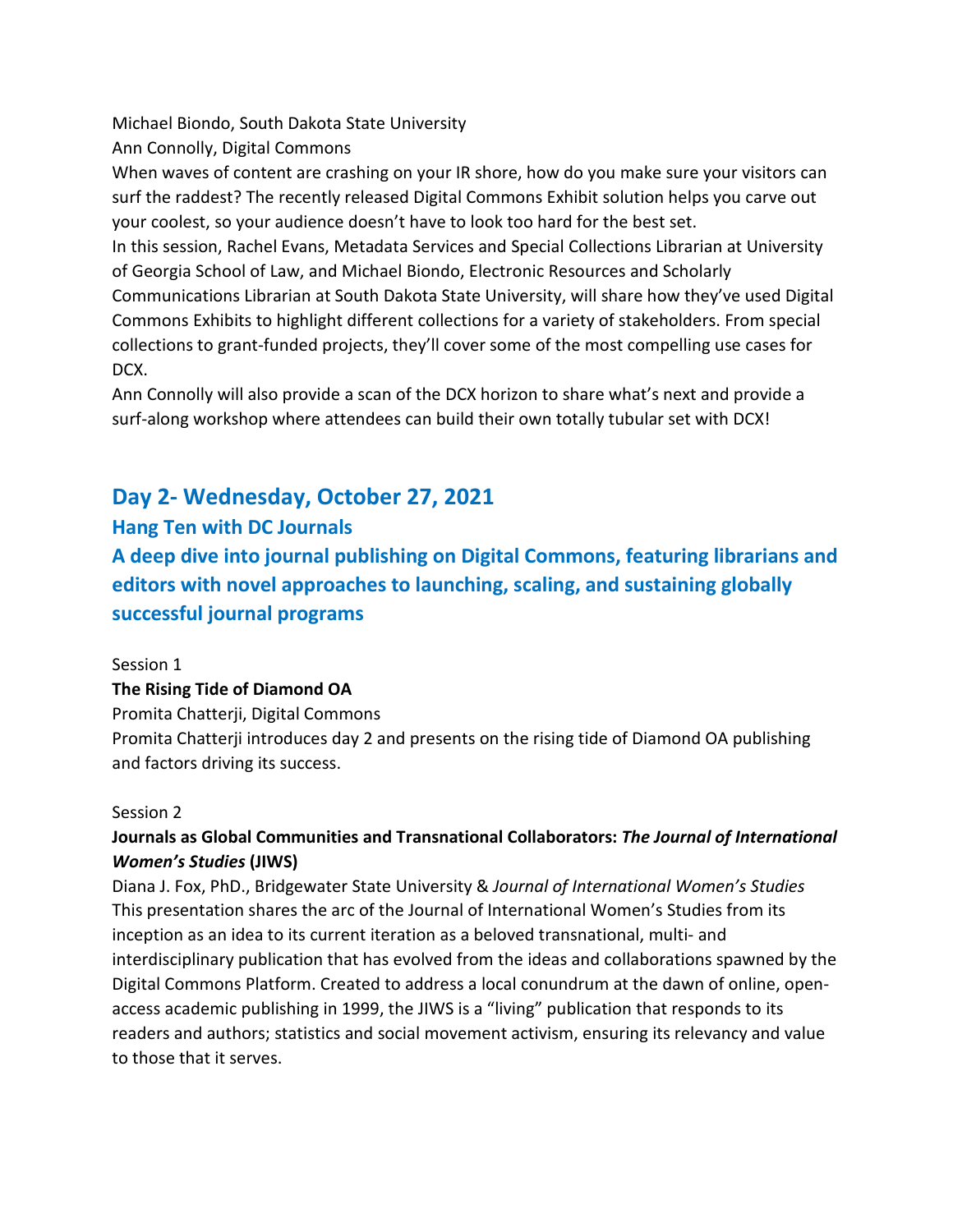#### Session 3

## **Leveling Up: Taking the Next Steps Towards Building a High-Performing Journals Program** Maria Ranieri, University of Florence & *Journal of Media Literacy Education* Julia Lovett, University of Rhode Island

This session, featuring a library publisher and an editor, examines how libraries and journals partner together to empower ambitious journals to take the next steps with their publishing goals. Assistant Professor and Digital Initiatives Librarian Julia Lovett shares information about how University of Rhode Island has scaled its successful journal publishing program and how supporting journal publishing has benefitted the institution and the library. Maria Ranieri, editor of Journal Media Literacy Education, a journal based at the University of Rhode Island, discusses her journal's growth, including the work they did to recently get accepted to Scopus.

#### Session 4

## **Maximizing Learning and Research Outcomes with Student Journals: A Library's Perspective** Shawn Martin, Dartmouth College

Stephen Krueger, Dartmouth College

Dartmouth College has long prided itself for its dedication to teaching, and the library, therefore, also considered student publishing a part of the scholarly communication program's strategic objectives, adopting Digital Commons, in part, to publish student journals. Though the pandemic has slowed recruitment efforts, the Dartmouth Library is planning to continue building on existing student journals and integrating student publishing efforts into our larger academic publishing program.

## **Maximizing Learning and Research Outcomes with Student Journals: A Publisher's Perspective**

## Katherine Purple, Purdue University Press

Two open access, student-run journals annually published by Purdue University Press provide an environment for undergraduates to disseminate their faculty-mentored research projects and to experience the scholarly publishing process firsthand. From submission to peer review, revision, acceptance, and production, student authors prepare for professional or continued educational endeavors with both research and publishing skills under their belts.

## Session 5

## **A Swell Forecast: What's New for DC Journals?**

Promita Chatterji, Digital Commons

Promita Chatterji reviews new and upcoming developments for Digital Commons journals.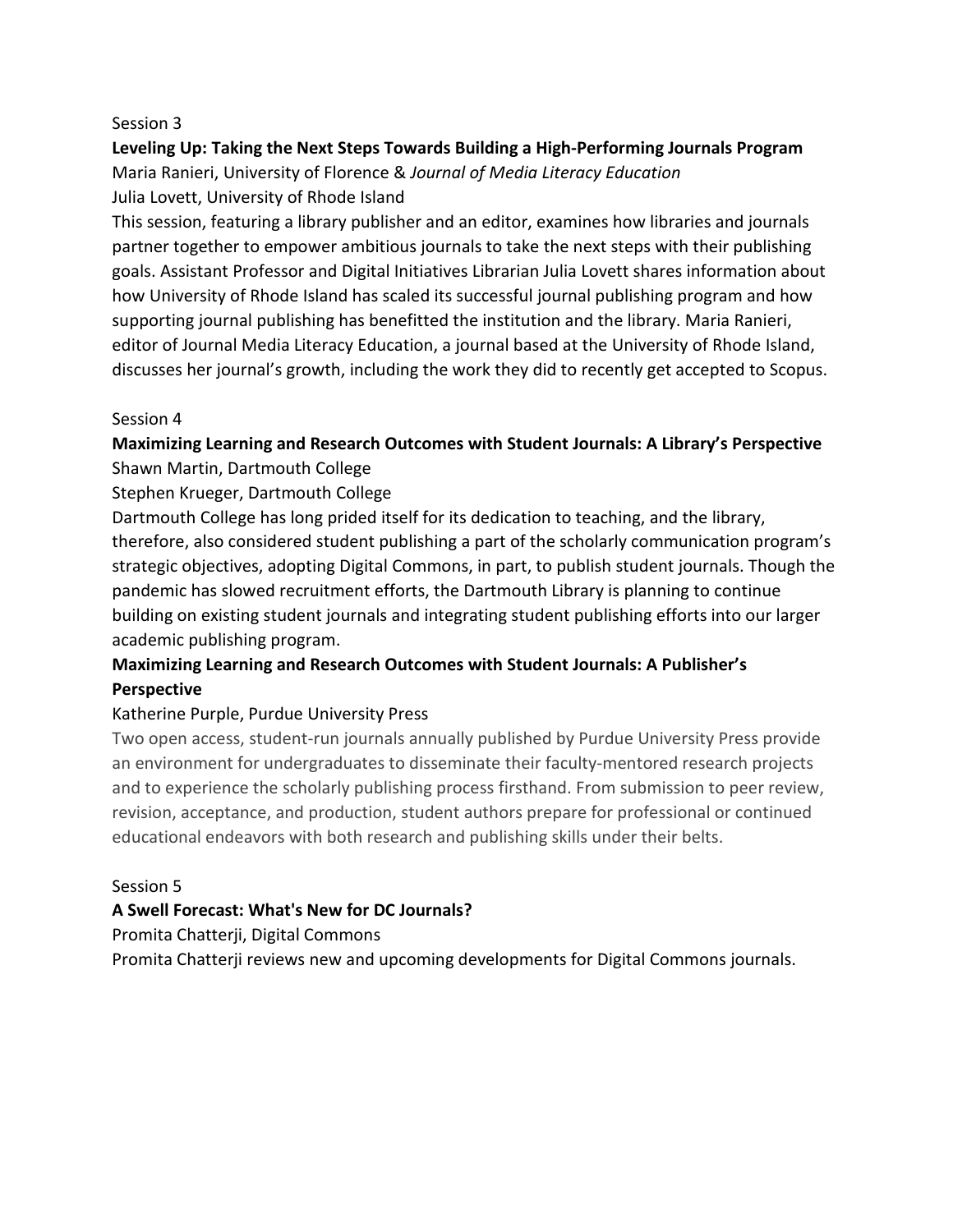# **Day 3- Thursday, October 28, 2021**

**IR All-Stars**

**2021 IR All-Stars revealed! Four IR superstars will talk about their journeys to building a successful IR program and will be offering tips and best practices along the way.**

#### **Introducing the 2021 IR All-Stars**

Jean-Gabriel Bankier, Digital Commons

#### **Session 1**

This IR All-Star had the IR program land in her lap with little experience, support or buy-in. It was really slow and really hard. She developed the program from scratch. Try, try, and try again was the motto. But then she began to work smarter, get a little tailwind and next thing you know: the IR program caught fire on campus. One of the key elements of her success was a pivot in positioning; switching from "what your contributions to the IR can do for the library and open access" to "what the library and IR can do for you."

#### **Lisa Villa, College of the Holy Cross**

**"Just keep swimming:" The Power of Persistence and the Reward of Perseverance** Sometimes it feels as if there is an ocean between where you are starting from and where you want to be. Persistence, perseverance and support from those along the way will get you there eventually. This presentation traces the journey of one librarian tasked with establishing an IR and explores how she developed a robust instance that is now getting the buy-in she has been working towards all along.

## **Session 2**

This All-Star runs perhaps the most unique IR program in the country; many of her primary researchers are high school students! You'll be amazed to see what these young researchers produce and impressed by how their needs are supported by this All-Star and Digital Commons. She is a trailblazer who will share her stories of both failure and accomplishment. She attributes their successful IR program, including ongoing funding support, to the linking of the IR and of individual collections within it, directly to their state's legislative charge and the mission of the institution.

## **Jean Bigger, Illinois Mathematics and Science Academy (IMSA)**

## **DigitalCommons IMSA's Institutional Portfolio: How Inclusion is Creating a Win-win for Stakeholders**

DigitalCommons@imsa includes rich collections from across the Illinois Mathematics and Science Academy that are anchored to its legislative charge and mission. Hear how inclusion and a history of robust cross-collaboration has made it possible for them to curate content that provides evidence of return on investment to stakeholders while demonstrating the effectiveness of their programs. Also share in the excitement of their newest initiative, Student Portfolios.